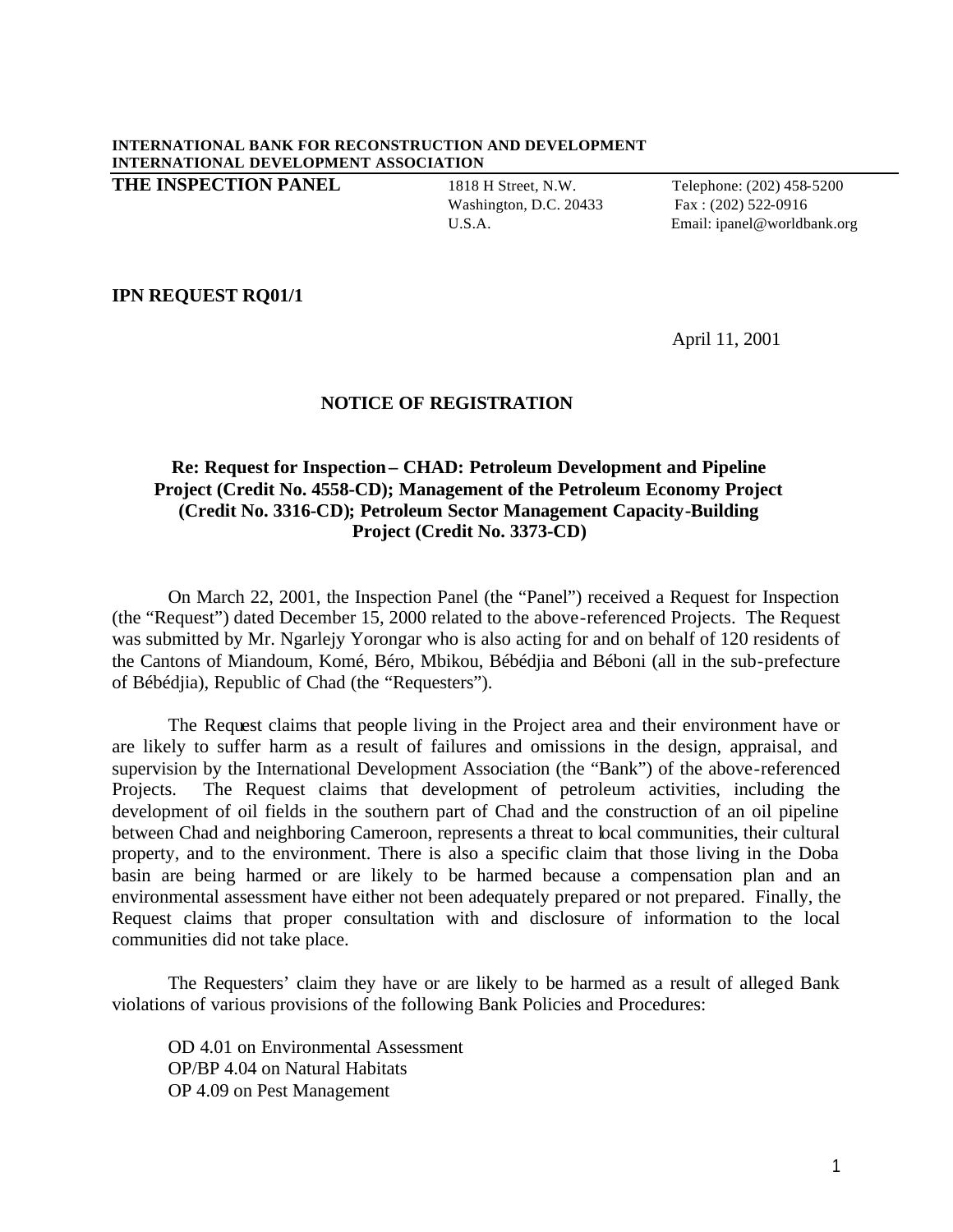OD 4.15 on Poverty Reduction OD 4.20 on Indigenous Peoples OD 4.30 on Involuntary Resettlement OP 4.36 on Forestry BP 17.50 on Disclosure of Operational Information OP 10.04 on Economic Evaluation of Investment Operations OPN 11.03 on Management of Cultural Property in Bank-Financed Project OD 13.05 on Project Supervision

Mr. Ngarlejy Yorongar has submitted copies of authorization of representation signed by the Requesters, who have requested that their names be made available only to the Panel members, but otherwise remain confidential. All communications with the Requesters in connection with the Request will be sent to Mr. Ngarlejy Yorongar.

In accordance with paragraph 17 of the Panel's Operating Procedures (the *"Operating Procedures"*), I am notifying you that I have, on April 11, 2001, which is also the date of the dispatch of this notice, registered this Request in the Inspection Panel Register. Due to the fact that the Panel's "registration" process is often misunderstood, I would like to emphasize that "registration" is an administrative procedure established by the Panel and that it implies no judgment whatsoever concerning the eligibility of the Request.

In accordance with paragraph 18 of the Resolution, paragraphs 2 and 8 of the "*Conclusions of the Board's Second Review of the Inspection Panel*" (the "1999 Clarifications"), and paragraph 18 (d) of the *Operating Procedures*, Bank Management has been notified that it must provide the Panel, no later than May 10, 2001, with written evidence that it has complied, or intends to comply with the Bank's relevant policies and procedures in relation to the abovereferenced Projects. The subject matter the Management must deal with in a response to the Request is set out in paragraphs 3 and 4 of the 1999 Clarifications.

After receiving the Management response, the Panel will, as outlined in the 1999 Clarifications and as provided by paragraph 19 of the Resolution, "determine whether the Request meets the eligibility criteria set out in paragraphs 12 to 14 and shall make a recommendation to the Executive Directors as to whether the matter should be investigated."

The Request has been assigned IPN Request Number RQ01/1.

Yours sincerely,

Jim MacNeill Chairman